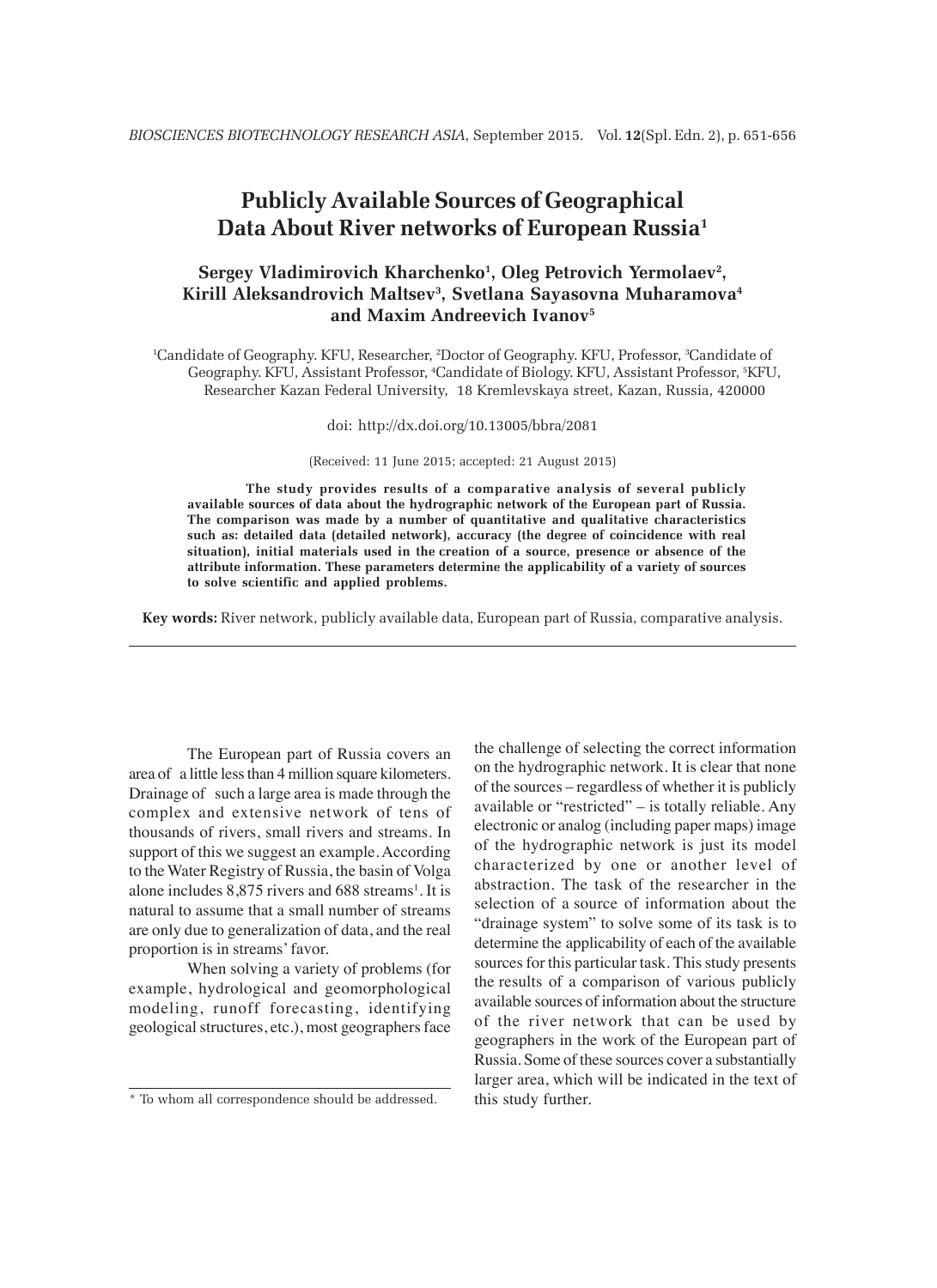### **MATERIALS AND METHODS**

The study analyzes 6 sources of publicly available information about the structure of the hydrographic network. These sources are: Russian DTM<sup>2</sup>, VMap0<sup>3</sup>, Open Street Map<sup>4</sup>, CCM 2.1<sup>5</sup>, Ecrins<sup>6</sup> and HydroSheds (with HydroBasins)<sup>7</sup>. They have different coverage, and in Russia they cover only its European part (not further north than 60° N). The Asian part is covered only by 4 out of 6 sources (VMap0, Russian DTM, OpenStreetMap and HydroSheds). The European part of Russia is planar covered by only 3 sources (VMap0, Russian DTM, OpenStreetMap). In most cases (and, most importantly, in the "primary sources"), these data are provided in the form of vector files used in GIS applications (in particular, files in \*.shp format).

The comparison was made in the GIS MapInfo. Obviously more precise "standards", with which different versions of the submission of the hydrographic network were compared, were maps of 1:25,000 scale, as well as GoogleMaps satellite images uploaded to GIS (shoots of DigitalGlobe and GeoEye satellites).

Given the possible discrepancies in delimitation of the borders of European part of Russia (hereinafter – ER), we will separately mention our understanding of the borders of this large region. We consider the border of the "European Russia" as being drawn along the Arctic coast of the mainland (excluding the Arctic islands), then on the state border of the country (excluding the peninsula of Crimea, the islands in the Baltic Sea, the Sea of Azov, the Black Sea and the Caspian Sea-Lake) until the crossing of the border between Russia and Kazakhstan and the main watershed of the Ural Mountains – the Ural-Tau chain. Then along this chain and the main watershed of Pai-Khoi chain to the Arctic coast of Russia.

### **RESULTS AND DISCUSSION**

## **Russian DTM**

Within the ER borders, the hydrographic network of Russian DTM is represented with linear (streams) and polygonal (basins) layers. The first includes nearly 62,000 network segments. Most of the network is divided into elementary segments, i.e. sections of watercourses between the mouths of the tributaries flowing into it. In other words, only streams of the 1 order (by any of the common classifications [8-11], except for the classifications by Gravelius [12] and Horton [13]) are represented by 1 segment, other watercourses are represented by 2 or more segments. However, this approach is not sustained by the creators of Russian DTM everywhere – in rare cases, the confluence of inflow into the main river for some reason does not serve as a basis for splitting it at the confluence. This creates difficulties in automated classification of watercourses in the structure of river network (calculation of their orders). The great benefit of the database is presence of attribute information and Cyrillic names of the rivers. In total, more than 24,200 segments have such marks. In addition, it provides information on the navigable waterways. A layer of water bodies includes more than 27,200 objects. 1,160 of them have Cyrillic names – but they are not only lakes and reservoirs, but also lake-like expansions of the river beds of large rivers expressed on a map scale. The inventive mapping scale in Russian DTM is 1:1,000,000.

#### **VMap0**

The VMap0 hydrographic network includes two layers with linear objects (rivers and "canals") and one layer of polygonal objects (lakes and reservoirs). Within the ER borders, the river network includes 24,890 segments, the canal network – 108 segments. A layer of lakes and reservoirs is represented by a total of more than 12,000 objects. However, many water bodies are divided into parts not expressed under real conditions. This division increases the formal number of water bodies 3-4 times. In the attribute information, natural water bodies and reservoirs are separated – they correspond to the "InlandWater" (lakes, river openings) and "LandSubjecttoInundation" classification (reservoirs). More than 4,400 streams and 2,300 water bodies (!not geographical objects but namely objects in the GIS layer) are marked in Latin script. In addition, the information is given on whether it is a permanent water body/watercourse or sporadic. The inventive scale (and therefore, the detail and accuracy of the data) is 1:1,000,000. In contrast to Russian DTM, the VMap0 hydrographic network is divided into segments correctly.

### **Open Street Map**

Data of the noncommercial portal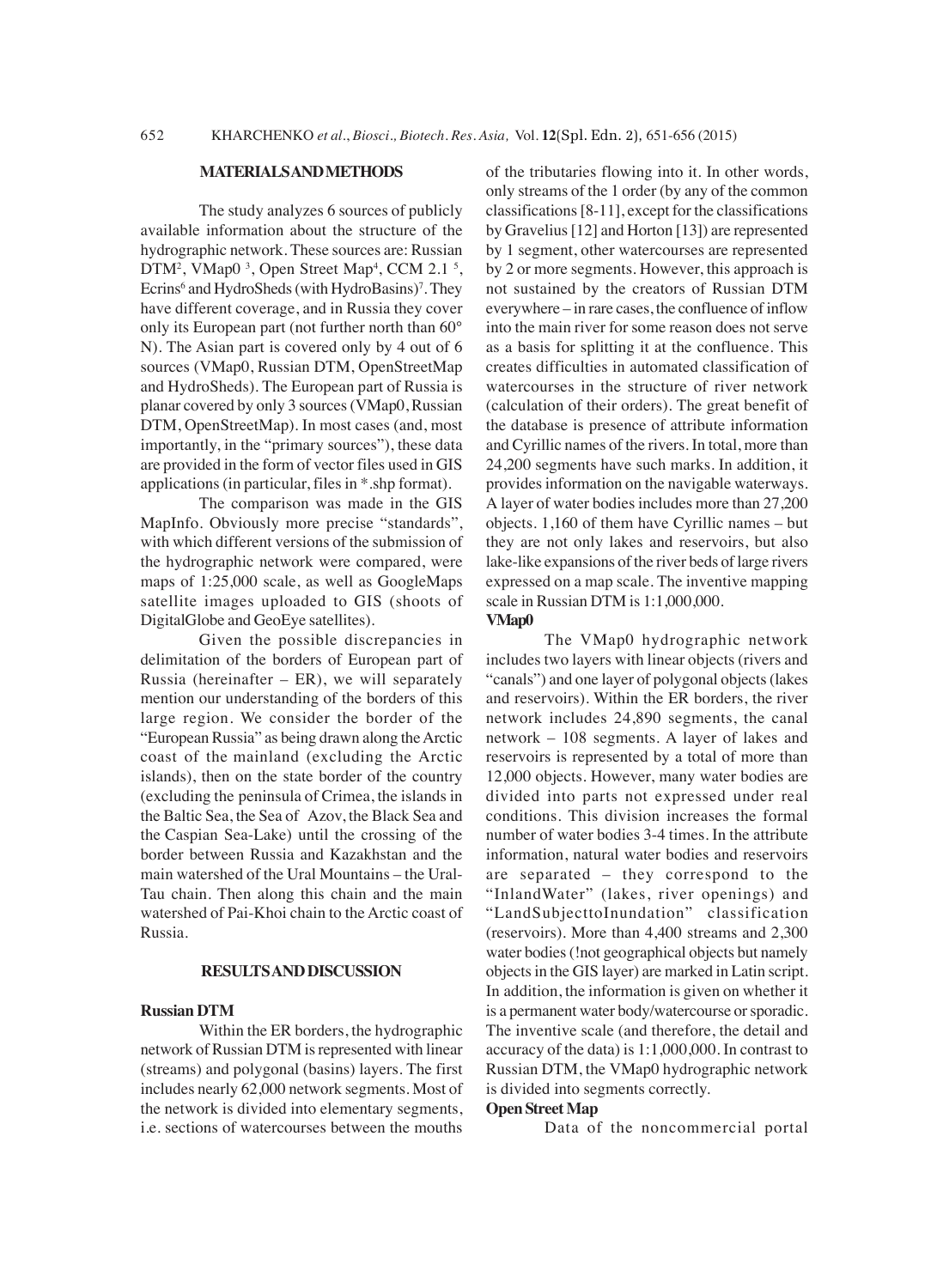openstreetmap.org – free map of the world – is also available in the file format for geographic information systems<sup>4</sup>. Very highly detailed OSM "drainage system" is explained with the fact that the map itself and by its content largely corresponds to topographic maps of the largest scale – 1:10,000 or 1:25,000. The map is created by enthusiasts from satellite images, photos, GPS tracks and other spatial information. As in the two previous cases, data on river networks represent a set of data about streams and reservoirs. The number of watercourse objects within the ER borders is 224,600, i.e. 3.5-4 times more than in Russian DTM and almost 10 times more than on VMap0. The watercourses are classified into two types: "stream" (122,100 objects) and "river" (102,500 objects). Despite the less number of objects of the "river" type, their average length is 3 times longer than the length of the objects of the "stream" type. The value of a maximum length differs 6 times already. These differences, as well as the position of objects of the "stream" type in the structure of the network suggests that the creators predominantly include streams and small rivers of the upper parts of the river systems in them. Nearly 59,700 objects are marked. As is the case with Russian DTM, many of the watercourses are not divided into elementary segments, which may hinder the task of automated classification of flows by ordinal position in the network.

A layer of OSM water bodies on the ER territory includes more than 352,800 objects – they are lakes and reservoirs ("water"), bogs ("wetland"), expansions of riverbeds expressed on a scale ("riverbank"). More than 24,900 objects have names, both the names of their own and – less frequently – common nouns (like "pond", etc.).

All three described data sources have a topological feature that distinguish them from the other three sources – the existence of the "circular" formations, bifurcations (the river branches into arms and then back), which also doesn't allow automated classification, for example, by A. Strahler [8]. A potential solution could be a principle of conditional orders proposed by N.I. Alekseevskiy, applied by him for the determination of the ordinal position (corresponding to the water content of the flow) of arms in branched riverbeds and deltas $14$ .

However, this principle is not yet widely used, even in Russia. At least one of the sources – Russian DTM – has "circular" formations that do not exist in the real river network. There are situations where, for example, two adjacent tributaries take start at a single point, which does not correspond to reality.

Three other sources – CCM 2.1, Ecrins and HydroSheds – are in fact not networks of rivers, but rather networks of thalwegs of any linear drainage depressions. In humid climate conditions, these concepts are often identical, but in the arid and semi-arid landscapes "dry lands" are often found, which are at best the "canals" for temporary water flows during periods of snow melt or rain. These networks are built according to the morphometric analysis of global digital elevation models SRTM and GTOPO.

*CCM 2.1* and *Ecrins* are almost identical networks. Their territorial coverage is all Foreign Europe and much of the ER, excluding the basin of the Pechora river. Reservoirs in these data sets are allocated separately, but the main linear layer – streams – also is not broken by the presence of lakes or reservoirs on the rivers, but is included by their axis lines into the network as a kind of thalwegs. Each river system has a clear tree structure without "circular" formations.

Within the ER territory, the CCM data is broken down into a series of "macro-basins" called "Volga", "Don", "Baltics", "Dnieper" and "Ural" and having their numeric codes. Four of the five names correspond to major rivers of the four major ER river systems, and one would think that the CCM data is divided by sections of watersheds of the Volga, the Don, the Dnieper and the Ural. However, in this case, obviously, the vast areas of Ciscaucasia, Baltic crystalline shield and continental European Arctic are not covered. I.e. the names of these "macro-basins" are conditional and only very roughly characterize their position and the borders.

The CCM data includes layers with socalled major rivers ("mainrivers"), segments of the river network ("riversegments"), river confluence nodes – the mouths of tributaries ("rivernodes"), the mouths of major rivers ("seaoutlets") and the catchment areas modeled for each of the network segments ("catchements"). "Mainrivers" layer contains the largest network of waterways, not divided into elementary segments.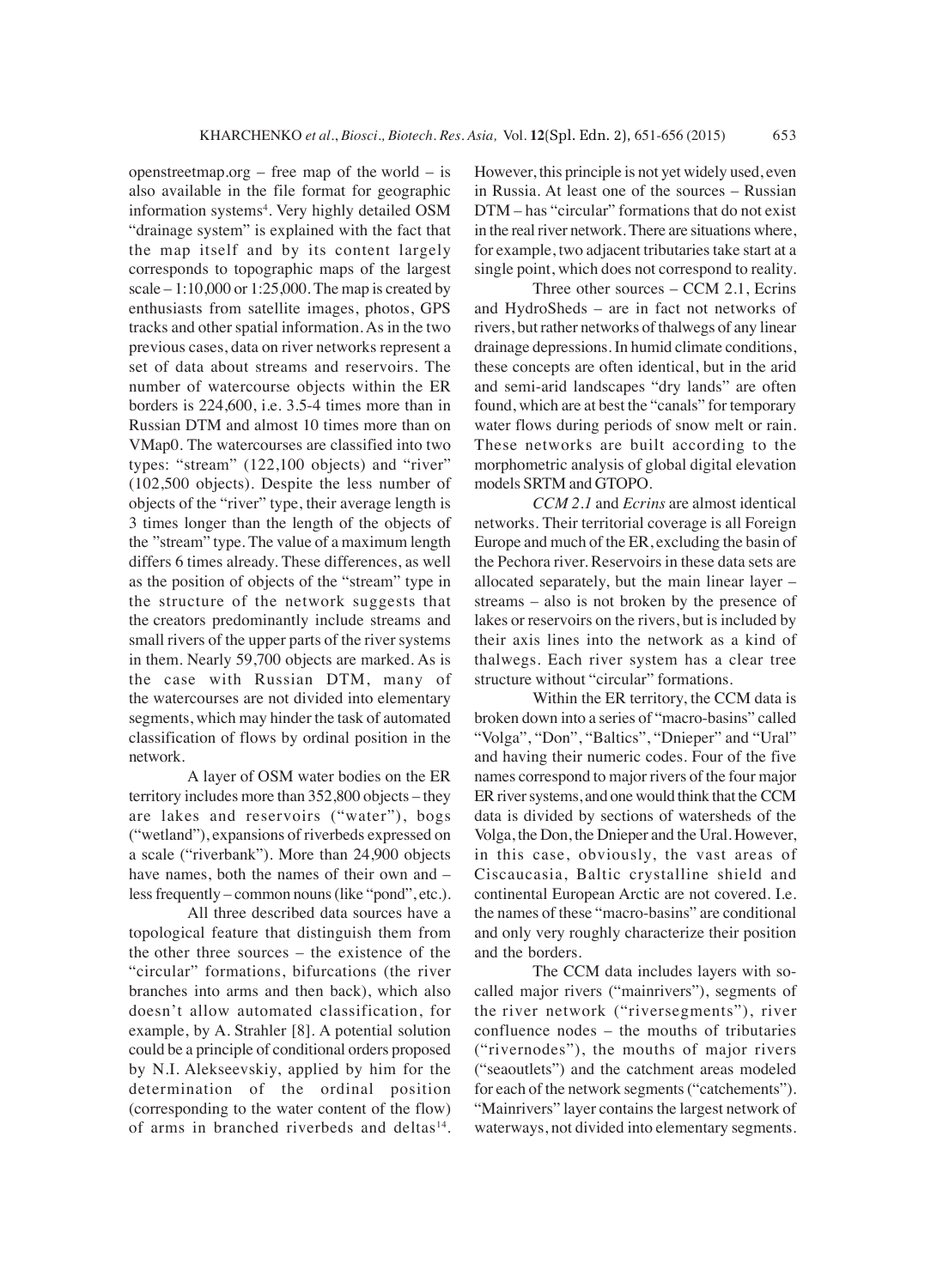For a small part of the objects, the attribute contains the name of the river in the Latin script. Layer «riversegments» contains much more detailed spatial and attribute information; the orders of segments by A. Strahler, the drained catchment area, the length of the segment and the cumulative length from the source, etc. may appear useful to researchers. The total number of segments of the ER river network, according to CCM data, slightly exceeds 400,000.

The Ecrins data for the ER territory is not broken up into five sections, as in the case of CCM (Ecrins is the product of CCM development and refinement). The attribute data of the layer of streams contains all the information that is available in the CCM database. The total number of segments of the river network is more than 352,000. In addition, the layers of watersheds, lakes and reservoirs are available.

The claimed scale of the two sources of data is 1:250,000. The detailed "drawing" of the drainage system fits this scale. Both CCM and Ecrins are built using the SRTM (south of 60° N) and GTOPO (north of 60° N) data adjusted by the interpolation methods to the SRTM resolution.

*HydroSHEDS* is the network of thalwegs built over a total area of land covered by the SRTM data. The digital terrain model before watercourses rendering was roughened up to the resolution of 15 arcseconds per pixel and 30 arcseconds per pixel. The HydroSHEDS data is respectively spread over

two levels of details. In the first case (15 arcsec/ pixel), the network includes just under 106,400 segments. Splitting into segments is correct, so HydroSHEDS can be used for the calculation of thalwegs/watercourses orders. However, this data has another disadvantage – orthogonality of lines showing the thalwegs. The individual segments that simulate the planned configuration of the channel are located only at 0, 45, 90 and 135° angles. This feature greatly limits the possibility of, for example, river network lineament analysis to identify fault tectonics. The attribute data for each of the network segments includes the number of cells of the digital terrain model upstream of the segment, i.e. a parameter that with some degree of freedom can correlate with the distance from the source.

The minimum length of the broken line segment that approximates thalwegs in HydroSHEDS is about 500m. Accordingly, the hydrographic network structure in this data is reflected at least no worse than on paper maps at a scale 1:1,000,000.

Figure 1 shows the relative spatial relationship of various options of hydrographic network in the upper reaches of the Tim river (the Don basin) in Tim area of the Kursk region, where in the conditions of dissected, erosional relief of the Central Russian Upland, one should expect a good likeness of the planned morphology of the river network reflected by different sources.



**Fig. 1.** To the left – fragments of hydrographic networks according to VMap0 (purple), Open Street Map (blue) and CCM 2.1 (red) data. To the right – fragments of hydrographic networks according to Russian DTM (yellow), HydroSHEDS 15s (blue) and Ecrins (red) data. Land area from west to east is 9 km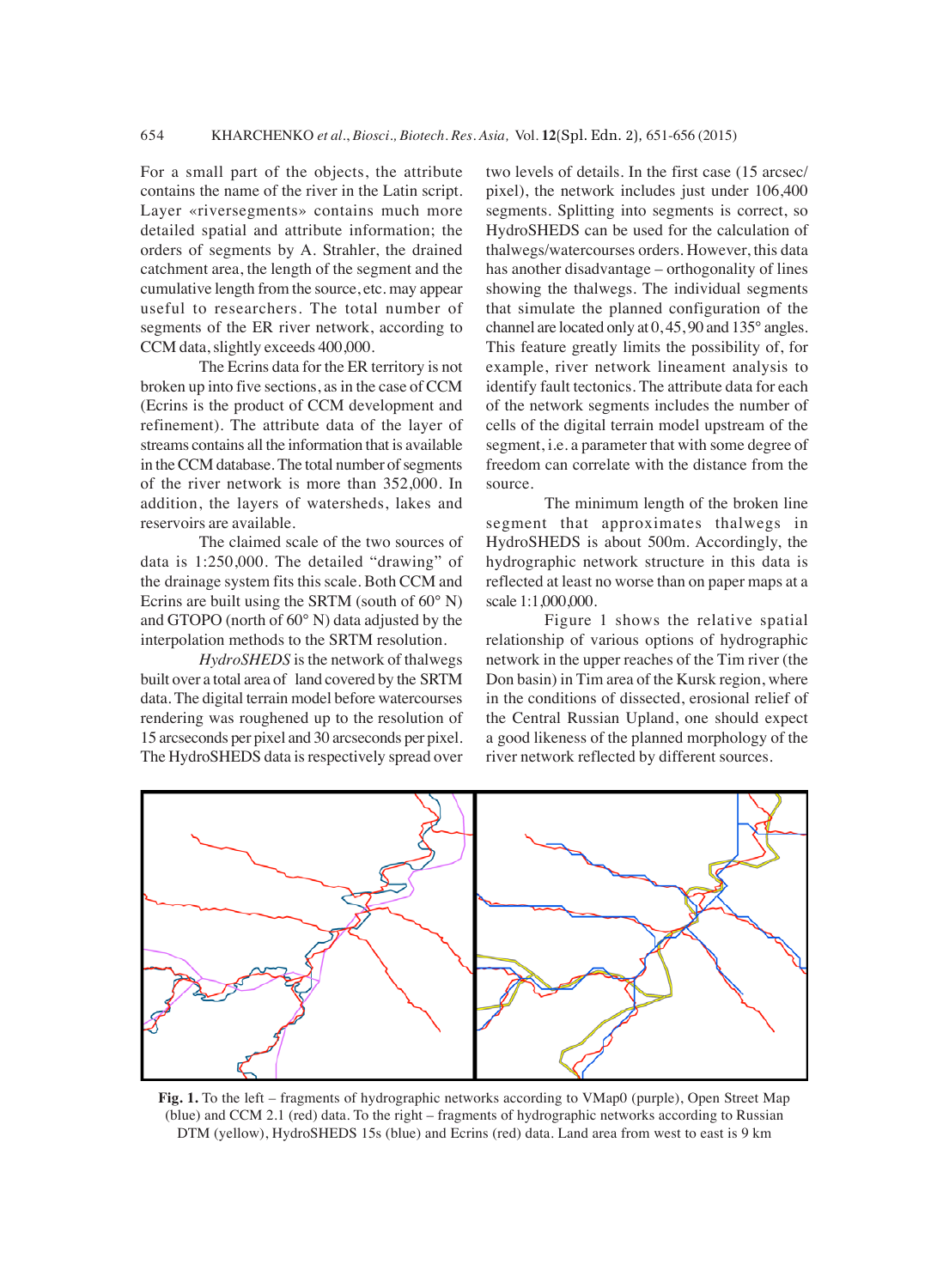There is a relative "primitiveness" of the morphology of VMap0 networks, to a lesser extent – of those of Russian DTM and HydroSHEDS. The above-described orthogonality of HydroSHEDS network is also evident, when individual segments of curves take only discrete values of the azimuth orientation. Only CCM and Ecrins have complex structures, shown in red on the left and right images, respectively. It is easy to note the identity of their structure – these networks differ only in some parts of the upper parts of the river network, on the poorly dismembered vertex surfaces of interstream areas. The OpenStreetMap data most closely matches the actual morphology of the river network – this is proved by the imposition of the OSM river network on the topographic map of 1:25,000 scale and highly detailed satellite images. It should be noted that the OSM network – the most comprehensive of all the above – lacks 4 large right- and left-bank segments (2 on each side) available in all networks modeled on the basis of the digital elevation models. These segments are thalweg beams rather than permanent streams. I.e. in the forest steppe and steppe zones with characteristic ratios of precipitation and water runoff by DTM, a lot of "false" watercourses are allocated.

# **CONCLUSIONS**

Various sources of data on the structure of the hydrographic network of the European part of Russia are characterized by a number of parameters, which together determine the applicability of a source for each specific task. Thalweg networks modeled on a digital elevation model are conveniently applicable and sufficiently reliable for the tasks of small and medium-sized part of the hydrological modeling (based on the topological structure of the river network). However, their use requires consideration of climatic conditions and the "dryland" drop-out. At the same time, they quite accurately reflect thalwegs and wellhead points where the accuracy of the spatial reference is essential to delineate watersheds. Without taking into account the spatial accuracy, the data of VMap0, Russian DTM and, especially, OSM have greater topological correctness. This data, however, has a number of other disadvantages. They include a significant

shift of network elements with respect to their actual position of the slopes to the riverbeds, and sometimes to interstream areas (mostly – at the VMap0 and Russian DTM); details that are unnecessary and even harmful for some types of modeling (circuits, bifurcations).

#### **ACKNOWLEDGEMENTS**

The study was funded through the grant from the Russian Science Foundation (project No.15-17-10008)

#### **REFERENCES**

- *1. Russian Federal Water Register*. textual.ru Retrieved 20.07.2015 from http://textual.ru/gvr.
- *2. Digital maps from Roscartography in the ArcInfo format. DATA+: geographical informational system for business and society*. Retrieved 20.07.2015 from http://www.dataplus.ru/news/ arcreview/detail.php?ID=2717&SECTION\_ID =67&sphrase\_id=2894291.
- *3. Vmap0 data description. GIS-Lab: geographical informational system and remote sensing*. Retrieved 20.07.2015 from http://gislab.info/qa/vmap0-about.html.
- *4. OpenStreetMap data in the shape files format. GIS-Lab: geographical informational system and remote sensing*. Retrieved 20.07.2015 from http://gis-lab.info/qa/osmshp.html.
- *5. Catchment Characterisation and Modelling (CCM). JOINT RESEARCH CENTRE. The European Commission's in-house science service*. Retrieved 20.07.2015 from http:// ccm.jrc.ec.europa.eu/php/index.php?action =view&id=23.
- *6. European catchments and Rivers network system (Ecrins). European Environment Agency (EEA)*. Retrieved 20.07.2015 from http:// www.eea.europa.eu/data-and-maps/data/ european-catchments-and-rivers-network.
- *7. HydroSHEDS. Overview. HydroSHEDS*. Retrieved 20.07.2015 from http:// hydrosheds.org/page/overview.
- 8. Strahler, A.N. (1957). Dynamic basis of geomorphology. *Geological Society of America Bulletin, 63*, 923–938.
- 9. Filosofov, V.P. (1959). *Valley's orders and their applications for geological surveying. Research yearbook 1955*. Saratov: Saratov University Press.
- 10. Rzhanitsin, N.A., *Morphological and hydrological regularities of river network*